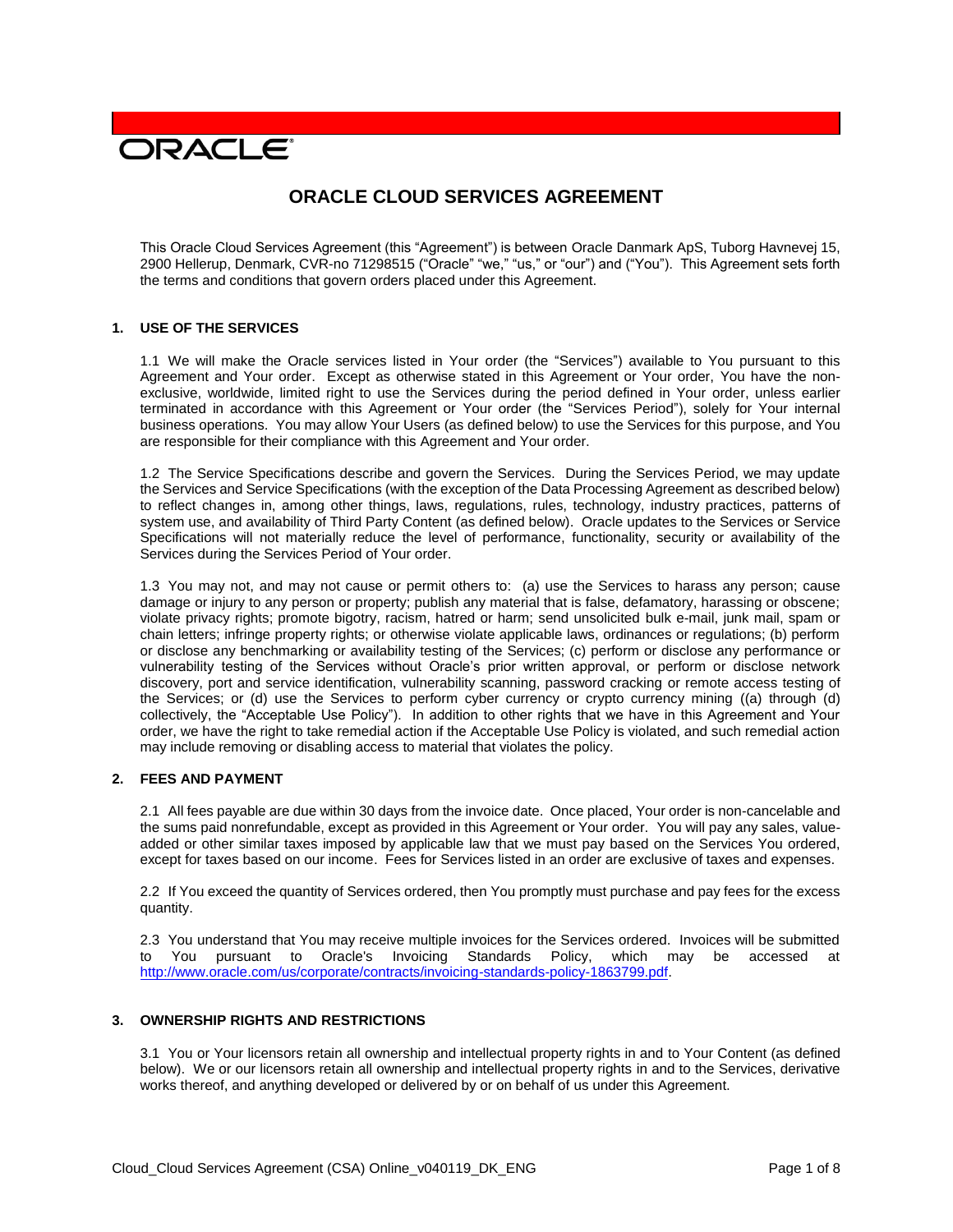3.2 You may have access to Third Party Content through use of the Services. Unless otherwise stated in Your order, all ownership and intellectual property rights in and to Third Party Content and the use of such content is governed by separate third party terms between You and the third party.

3.3 You grant us the right to host, use, process, display and transmit Your Content to provide the Services pursuant to and in accordance with this Agreement and Your order. You have sole responsibility for the accuracy, quality, integrity, legality, reliability, and appropriateness of Your Content, and for obtaining all rights related to Your Content required by Oracle to perform the Services.

3.4 You may not, and may not cause or permit others to: (a) modify, make derivative works of, disassemble, decompile, reverse engineer, reproduce, republish, download, or copy any part of the Services (including data structures or similar materials produced by programs); (b) access or use the Services to build or support, directly or indirectly, products or services competitive to Oracle; or (c) license, sell, transfer, assign, distribute, outsource, permit timesharing or service bureau use of, commercially exploit, or make available the Services to any third party except as permitted by this Agreement or Your order.

# **4. NONDISCLOSURE**

4.1 By virtue of this Agreement, the parties may disclose to each other information that is confidential ("Confidential Information"). Confidential Information shall be limited to the terms and pricing under this Agreement and Your order, Your Content residing in the Services, and all information clearly identified as confidential at the time of disclosure.

4.2 A party's Confidential Information shall not include information that: (a) is or becomes a part of the public domain through no act or omission of the other party; (b) was in the other party's lawful possession prior to the disclosure and had not been obtained by the other party either directly or indirectly from the disclosing party; (c) is lawfully disclosed to the other party by a third party without restriction on the disclosure; or (d) is independently developed by the other party.

4.3 Each party agrees not to disclose the other party's Confidential Information to any third party other than as set forth in the following sentence for a period of five years from the date of the disclosing party's disclosure of the Confidential Information to the receiving party; however, we will protect the confidentiality of Your Content residing in the Services for as long as such information resides in the Services. Each party may disclose Confidential Information only to those employees, agents or subcontractors who are required to protect it against unauthorized disclosure in a manner no less protective than required under this Agreement, and each party may disclose the other party's Confidential Information in any legal proceeding or to a governmental entity as required by law. We will protect the confidentiality of Your Content residing in the Services in accordance with the Oracle security practices defined as part of the Service Specifications applicable to Your order.

# **5. PROTECTION OF YOUR CONTENT**

5.1 In order to protect Your Content provided to Oracle as part of the provision of the Services, Oracle will comply with the applicable administrative, physical, technical and other safeguards, and other applicable aspects of system and content management, available at [http://www.oracle.com/us/corporate/contracts/cloud-services/index.html.](http://www.oracle.com/us/corporate/contracts/cloud-services/index.html)

5.2 To the extent Your Content includes Personal Data (as that term is defined in the applicable data privacy policies and the Data Processing Agreement (as that term is defined below)), Oracle will furthermore comply with the following:

- a. the relevant Oracle privacy policies applicable to the Services, available at [http://www.oracle.com/us/legal/privacy/overview/index.html;](http://www.oracle.com/us/legal/privacy/overview/index.html) and
- b. the applicable version of the Data Processing Agreement for Oracle Services (the "Data Processing Agreement"), unless stated otherwise in Your order. The version of the Data Processing Agreement applicable to Your order (a) is available at [https://www.oracle.com/corporate/contracts/cloud](https://www.oracle.com/corporate/contracts/cloud-services/contracts.html#data-processing)[services/contracts.html#data-processing](https://www.oracle.com/corporate/contracts/cloud-services/contracts.html#data-processing) and is incorporated herein by reference, and (b) will remain in force during the Services Period of Your order. In the event of any conflict between the terms of the Data Processing Agreement and the terms of the Service Specifications (including any applicable Oracle privacy policies), the terms of the Data Processing Agreement shall take precedence.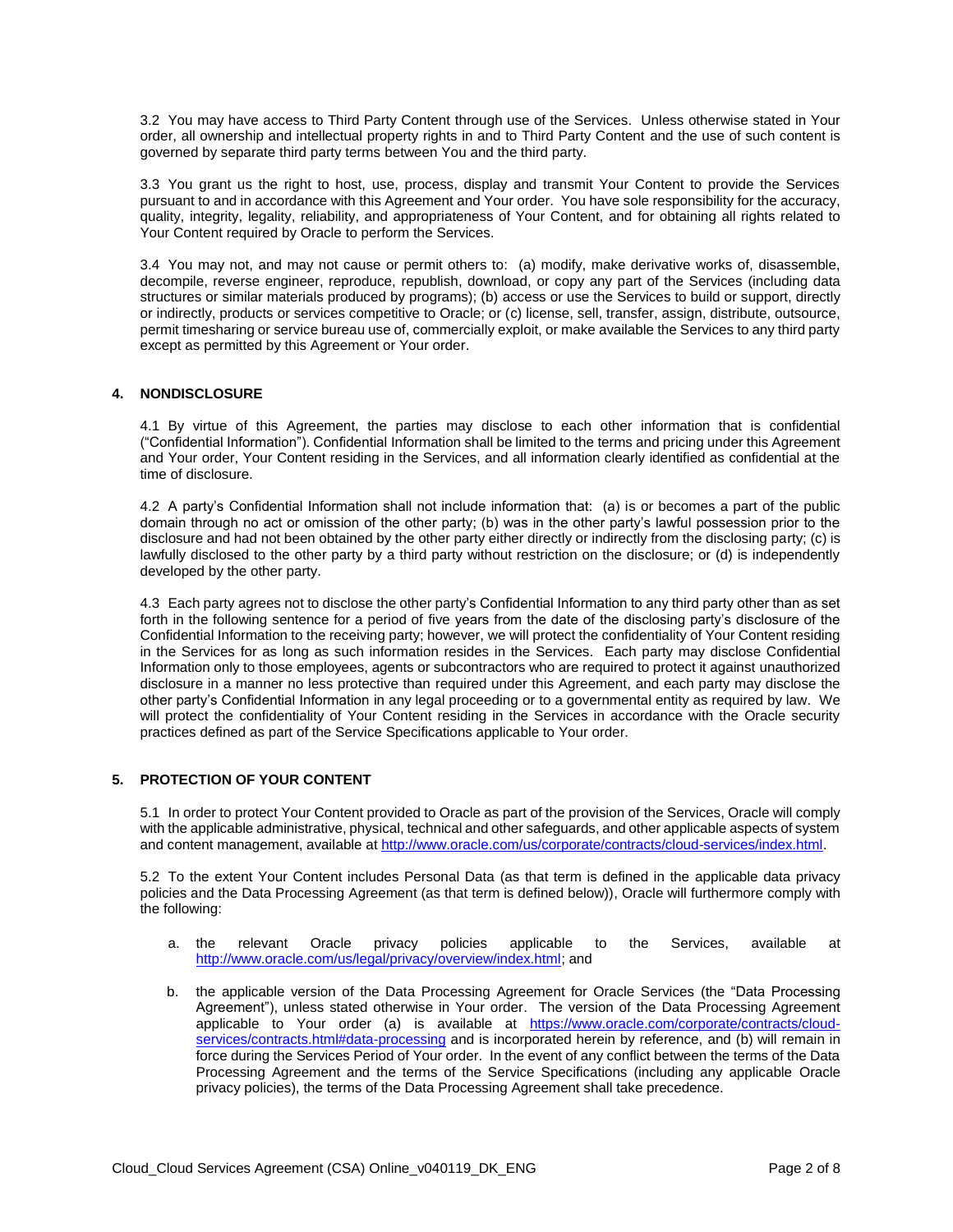5.3 Without prejudice to Sections 5.1 and 5.2 above, You are responsible for (a) any required notices, consents and/or authorizations related to Your provision of, and our processing of, Your Content (including any Personal Data) as part of the Services, (b) any security vulnerabilities, and the consequences of such vulnerabilities, arising from Your Content, including any viruses, Trojan horses, worms or other harmful programming routines contained in Your Content, and (c) any use by You or Your Users of the Services in a manner that is inconsistent with the terms of this Agreement. To the extent You disclose or transmit Your Content to a third party, we are no longer responsible for the security, integrity or confidentiality of such content outside of Oracle's control.

5.4 Unless otherwise specified in Your order (including in the Service Specifications), Your Content may not include any sensitive or special data that imposes specific data security or data protection obligations on Oracle in addition to or different from those specified in the Service Specifications. If available for the Services, You may purchase additional services from us (e.g., Oracle Payment Card Industry Compliance Services) designed to address specific data security or data protection requirements applicable to such sensitive or special data You seek to include in Your Content.

#### **6. WARRANTIES, DISCLAIMERS AND EXCLUSIVE REMEDIES**

6.1 Each party represents that it has validly entered into this Agreement and that it has the power and authority to do so. We warrant that during the Services Period we will perform the Services using commercially reasonable care and skill in all material respects as described in the Service Specifications. If the Services provided to You were not performed as warranted, You must promptly provide us with a written notice that describes the deficiency in the Services (including, as applicable, the service request number notifying us of the deficiency in the Services).

6.2 WE DO NOT WARRANT THAT THE SERVICES WILL BE PERFORMED ERROR-FREE OR UNINTERRUPTED, THAT WE WILL CORRECT ALL SERVICES ERRORS, OR THAT THE SERVICES WILL MEET YOUR REQUIREMENTS OR EXPECTATIONS. WE ARE NOT RESPONSIBLE FOR ANY ISSUES RELATED TO THE PERFORMANCE, OPERATION OR SECURITY OF THE SERVICES THAT ARISE FROM YOUR CONTENT OR THIRD PARTY CONTENT OR SERVICES PROVIDED BY THIRD PARTIES.

6.3 FOR ANY BREACH OF THE SERVICES WARRANTY, YOUR EXCLUSIVE REMEDY AND OUR ENTIRE LIABILITY SHALL BE THE CORRECTION OF THE DEFICIENT SERVICES THAT CAUSED THE BREACH OF WARRANTY, OR, IF WE CANNOT SUBSTANTIALLY CORRECT THE DEFICIENCY IN A COMMERCIALLY REASONABLE MANNER, YOU MAY END THE DEFICIENT SERVICES AND WE WILL REFUND TO YOU THE FEES FOR THE TERMINATED SERVICES THAT YOU PRE-PAID TO US FOR THE PERIOD FOLLOWING THE EFFECTIVE DATE OF TERMINATION.

6.4 TO THE EXTENT NOT PROHIBITED BY LAW, THESE WARRANTIES ARE EXCLUSIVE AND THERE ARE NO OTHER EXPRESS OR IMPLIED WARRANTIES OR CONDITIONS INCLUDING FOR SOFTWARE, HARDWARE, SYSTEMS, NETWORKS OR ENVIRONMENTS OR FOR MERCHANTABILITY, SATISFACTORY QUALITY AND FITNESS FOR A PARTICULAR PURPOSE.

#### **7. LIMITATION OF LIABILITY**

7.1 IN NO EVENT WILL EITHER PARTY OR ITS AFFILIATES BE LIABLE FOR ANY INDIRECT, CONSEQUENTIAL, INCIDENTAL, SPECIAL, PUNITIVE, OR EXEMPLARY DAMAGES, OR ANY LOSS OF REVENUE, PROFITS (EXCLUDING FEES UNDER THIS AGREEMENT), SALES, DATA, DATA USE, GOODWILL, OR REPUTATION.

7.2 IN NO EVENT SHALL THE AGGREGATE LIABILITY OF ORACLE AND OUR AFFILIATES ARISING OUT OF OR RELATED TO THIS AGREEMENT OR YOUR ORDER, WHETHER IN CONTRACT, TORT, OR OTHERWISE, EXCEED THE TOTAL AMOUNTS ACTUALLY PAID UNDER YOUR ORDER FOR THE SERVICES GIVING RISE TO THE LIABILITY DURING THE TWELVE (12) MONTHS IMMEDIATELY PRECEDING THE EVENT GIVING RISE TO SUCH LIABILITY.

#### **8. INDEMNIFICATION**

8.1 If a third party makes a claim against either You or Oracle ("Recipient" which may refer to You or us depending upon which party received the Material), that any information, design, specification, instruction, software, service, data, hardware, or material (collectively, "Material") furnished by either You or us ("Provider" which may refer to You or us depending on which party provided the Material) and used by the Recipient infringes the third party's intellectual property rights, the Provider, at the Provider's sole cost and expense, will defend the Recipient against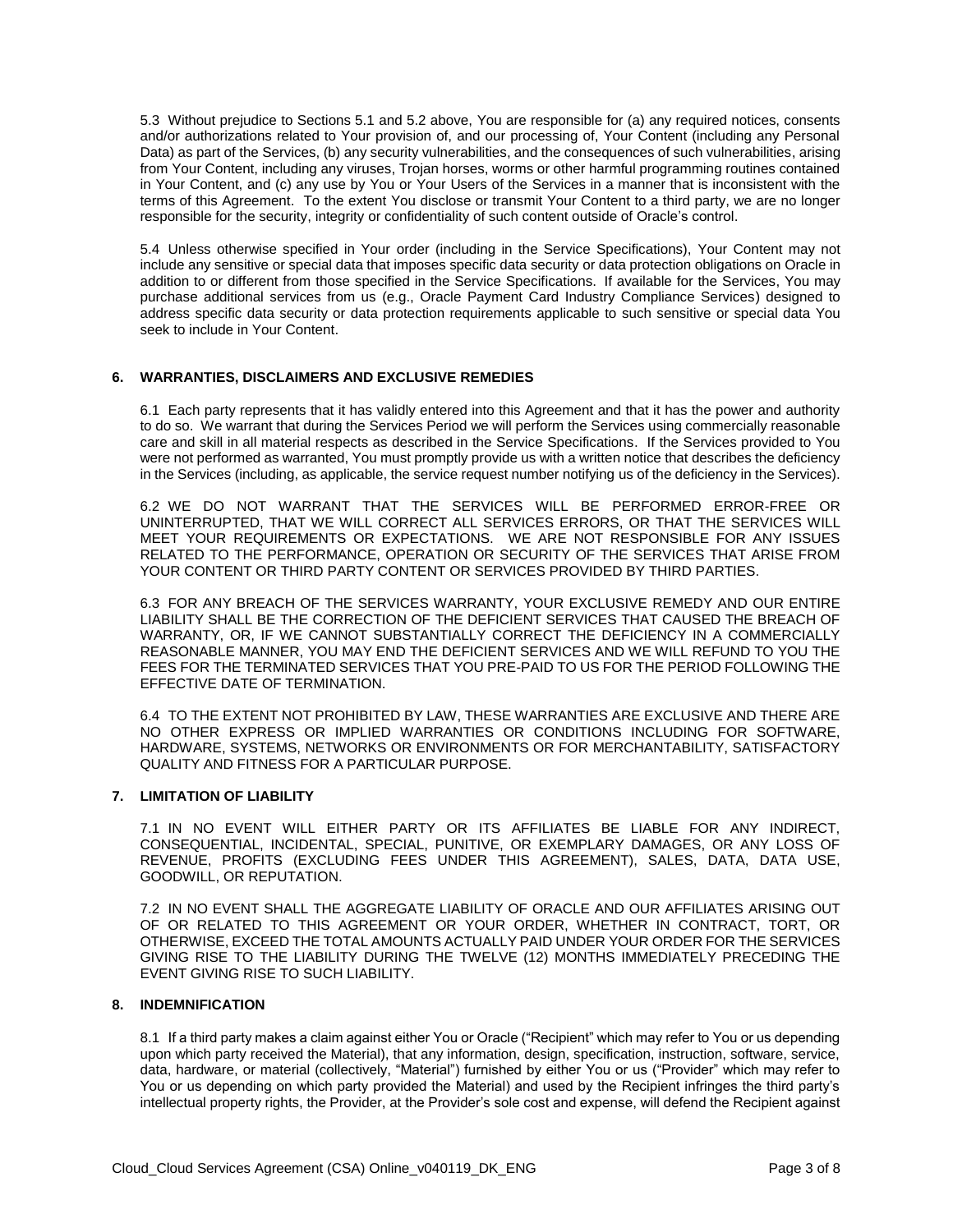the claim and indemnify the Recipient from the damages, liabilities, costs and expenses awarded by the court to the third party claiming infringement or the settlement agreed to by the Provider, if the Recipient does the following:

- a. notifies the Provider promptly in writing, not later than 30 days after the Recipient receives notice of the claim (or sooner if required by applicable law);
- b. gives the Provider sole control of the defense and any settlement negotiations; and
- c. gives the Provider the information, authority and assistance the Provider needs to defend against or settle the claim.

8.2 If the Provider believes or it is determined that any of the Material may have violated a third party's intellectual property rights, the Provider may choose to either modify the Material to be non-infringing (while substantially preserving its utility or functionality) or obtain a license to allow for continued use, or if these alternatives are not commercially reasonable, the Provider may end the license for, and require return of, the applicable Material and refund any unused, prepaid fees the Recipient may have paid to the other party for such Material. If such return materially affects our ability to meet obligations under the relevant order, then we may, upon 30 days prior written notice, terminate the order. If such Material is third party technology and the terms of the third party license do not allow us to terminate the license, then we may, upon 30 days prior written notice, end the Services associated with such Material and refund any unused, prepaid fees for such Services.

8.3 The Provider will not indemnify the Recipient if the Recipient (a) alters the Material or uses it outside the scope of use identified in the Provider's user or program documentation or Service Specifications, or (b) uses a version of the Material which has been superseded, if the infringement claim could have been avoided by using an unaltered current version of the Material which was made available to the Recipient. The Provider will not indemnify the Recipient to the extent that an infringement claim is based upon any Material not furnished by the Provider. We will not indemnify You to the extent that an infringement claim is based on Third Party Content or any Material from a third party portal or other external source that is accessible or made available to You within or by the Services (e.g., a social media post from a third party blog or forum, a third party Web page accessed via a hyperlink, marketing data from third party data providers, etc.).

8.4 This Section 8 provides the parties' exclusive remedy for any infringement claims or damages.

#### **9. TERM AND TERMINATION**

- 9.1 This Agreement is valid for the order which this Agreement accompanies.
- 9.2 Services shall be provided for the Services Period defined in Your order.

9.3 We may suspend Your or Your Users' access to, or use of, the Services if we believe that (a) there is a significant threat to the functionality, security, integrity, or availability of the Services or any content, data, or applications in the Services; (b) You or Your Users are accessing or using the Services to commit an illegal act; or (c) there is a violation of the Acceptable Use Policy. When reasonably practicable and lawfully permitted, we will provide You with advance notice of any such suspension. We will use reasonable efforts to re-establish the Services promptly after we determine that the issue causing the suspension has been resolved. During any suspension period, we will make Your Content (as it existed on the suspension date) available to You. Any suspension under this Section shall not excuse You from Your obligation to make payments under this Agreement.

9.4 If either of us breaches a material term of this Agreement or any order and fails to correct the breach within 30 days of written specification of the breach, then the breaching party is in default and the non-breaching party may terminate (a) in the case of breach of any order, the order under which the breach occurred; or (b) in the case of breach of the Agreement, the Agreement and any orders that have been placed under the Agreement. If we terminate any orders as specified in the preceding sentence, You must pay within 30 days all amounts that have accrued prior to such termination, as well as all sums remaining unpaid for the Services under such order(s) plus related taxes and expenses. Except for nonpayment of fees, the nonbreaching party may agree in its sole discretion to extend the 30 day period for so long as the breaching party continues reasonable efforts to cure the breach. You agree that if You are in default under this Agreement, You may not use those Services ordered.

9.5 At the end of the Services Period, we will make Your Content (as it existed at the end of the Services Period) available for retrieval by You during a retrieval period set out in the Service Specifications. At the end of such retrieval period, and except as may be required by law, we will delete or otherwise render unrecoverable any of Your Content that remains in the Services. Our data deletion practices are described in more detail in the Service Specifications.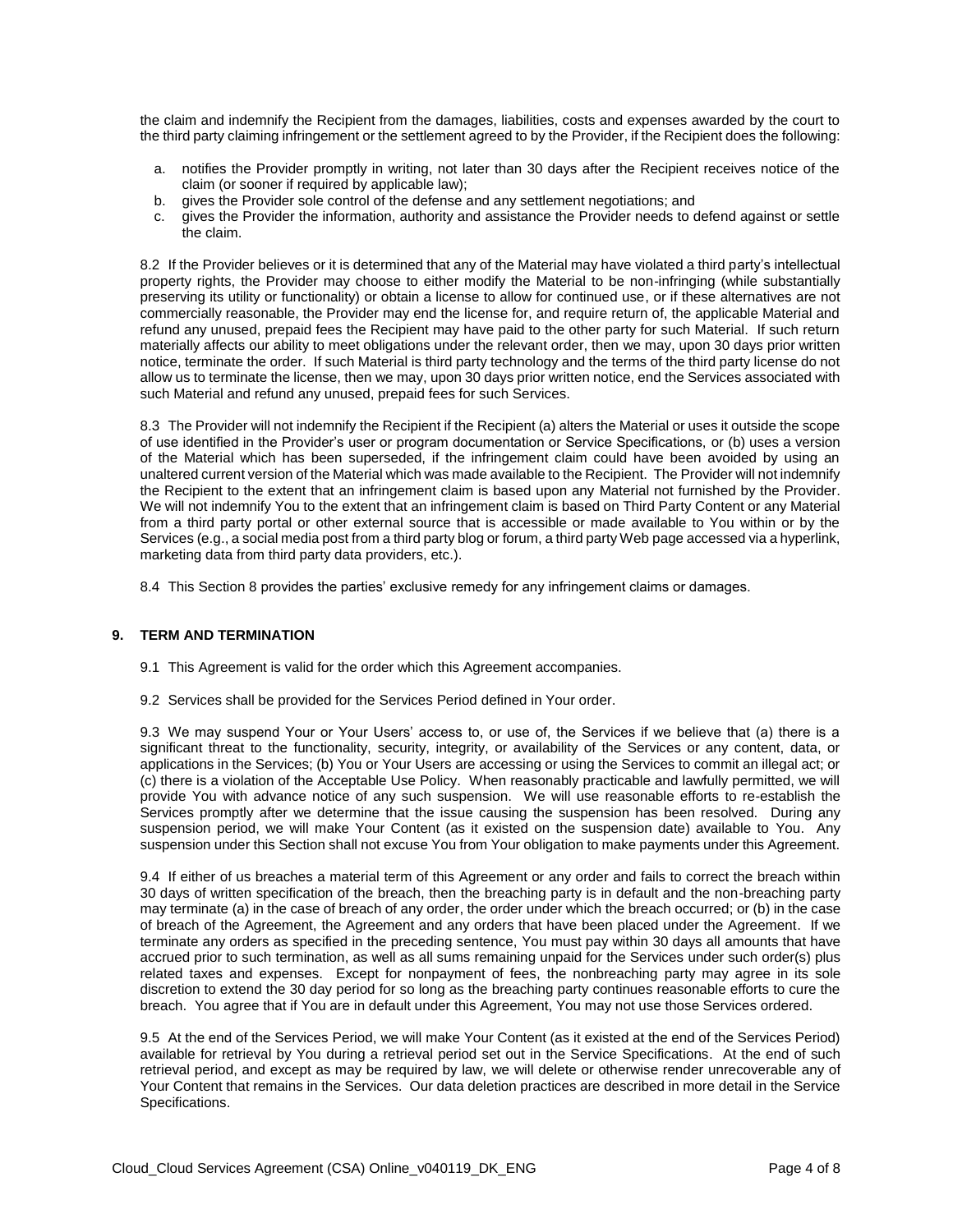9.6 Provisions that survive termination or expiration of this Agreement are those relating to limitation of liability, indemnification, payment and others which by their nature are intended to survive.

#### **10. THIRD-PARTY CONTENT, SERVICES AND WEBSITES**

10.1 The Services may enable You to link to, transfer Your Content or Third Party Content to, or otherwise access, third parties' websites, platforms, content, products, services, and information ("Third Party Services"). Oracle does not control and is not responsible for Third Party Services. You are solely responsible for complying with the terms of access and use of Third Party Services, and if Oracle accesses or uses any Third Party Services on Your behalf to facilitate performance of the Services, You are solely responsible for ensuring that such access and use, including through passwords, credentials or tokens issued or otherwise made available to You, is authorized by the terms of access and use for such services. If You transfer or cause the transfer of Your Content or Third Party Content from the Services to a Third Party Service or other location, that transfer constitutes a distribution by You and not by Oracle.

10.2 Any Third Party Content we make accessible is provided on an "as-is" and "as available" basis without any warranty of any kind. You acknowledge and agree that we are not responsible for, and have no obligation to control, monitor, or correct, Third Party Content. We disclaim all liabilities arising from or related to Third Party Content.

10.3 You acknowledge that: (i) the nature, type, quality and availability of Third Party Content may change at any time during the Services Period, and (ii) features of the Services that interoperate with Third Party Services such as Facebook™, YouTube™ and Twitter™, etc., depend on the continuing availability of such third parties' respective application programming interfaces (APIs). We may need to update, change or modify the Services under this Agreement as a result of a change in, or unavailability of, such Third Party Content, Third Party Services or APIs. If any third party ceases to make its Third Party Content or APIs available on reasonable terms for the Services, as determined by us in our sole discretion, we may cease providing access to the affected Third Party Content or Third Party Services without any liability to You. Any changes to Third Party Content, Third Party Services or APIs, including their unavailability, during the Services Period does not affect Your obligations under this Agreement or the applicable order, and You will not be entitled to any refund, credit or other compensation due to any such changes.

## **11. SERVICE MONITORING, ANALYSES AND ORACLE SOFTWARE**

11.1 We continuously monitor the Services to facilitate Oracle's operation of the Services; to help resolve Your service requests; to detect and address threats to the functionality, security, integrity, and availability of the Services as well as any content, data, or applications in the Services; and to detect and address illegal acts or violations of the Acceptable Use Policy. Oracle monitoring tools do not collect or store any of Your Content residing in the Services, except as needed for such purposes. Oracle does not monitor, and does not address issues with, non-Oracle software provided by You or any of Your Users that is stored in, or run on or through, the Services. Information collected by Oracle monitoring tools (excluding Your Content) may also be used to assist in managing Oracle's product and service portfolio, to help Oracle address deficiencies in its product and service offerings, and for license management purposes.

11.2 We may (i) compile statistical and other information related to the performance, operation and use of the Services, and (ii) use data from the Services in aggregated form for security and operations management, to create statistical analyses, and for research and development purposes (clauses i and ii are collectively referred to as "Service Analyses"). We may make Service Analyses publicly available; however, Service Analyses will not incorporate Your Content, Personal Data or Confidential Information in a form that could serve to identify You or any individual. We retain all intellectual property rights in Service Analyses.

11.3 We may provide You with the ability to obtain certain Oracle Software (as defined below) for use with the Services. If we provide Oracle Software to You and do not specify separate terms for such software, then such Oracle Software is provided as part of the Services and You have the non-exclusive, worldwide, limited right to use such Oracle Software, subject to the terms of this Agreement and Your order (except for separately licensed elements of the Oracle Software, which separately licensed elements are governed by the applicable separate terms), solely to facilitate Your use of the Services. You may allow Your Users to use the Oracle Software for this purpose, and You are responsible for their compliance with the license terms. Your right to use any Oracle Software will terminate upon the earlier of our notice (by web posting or otherwise) or the end of the Services associated with the Oracle Software. Notwithstanding the foregoing, if Oracle Software is licensed to You under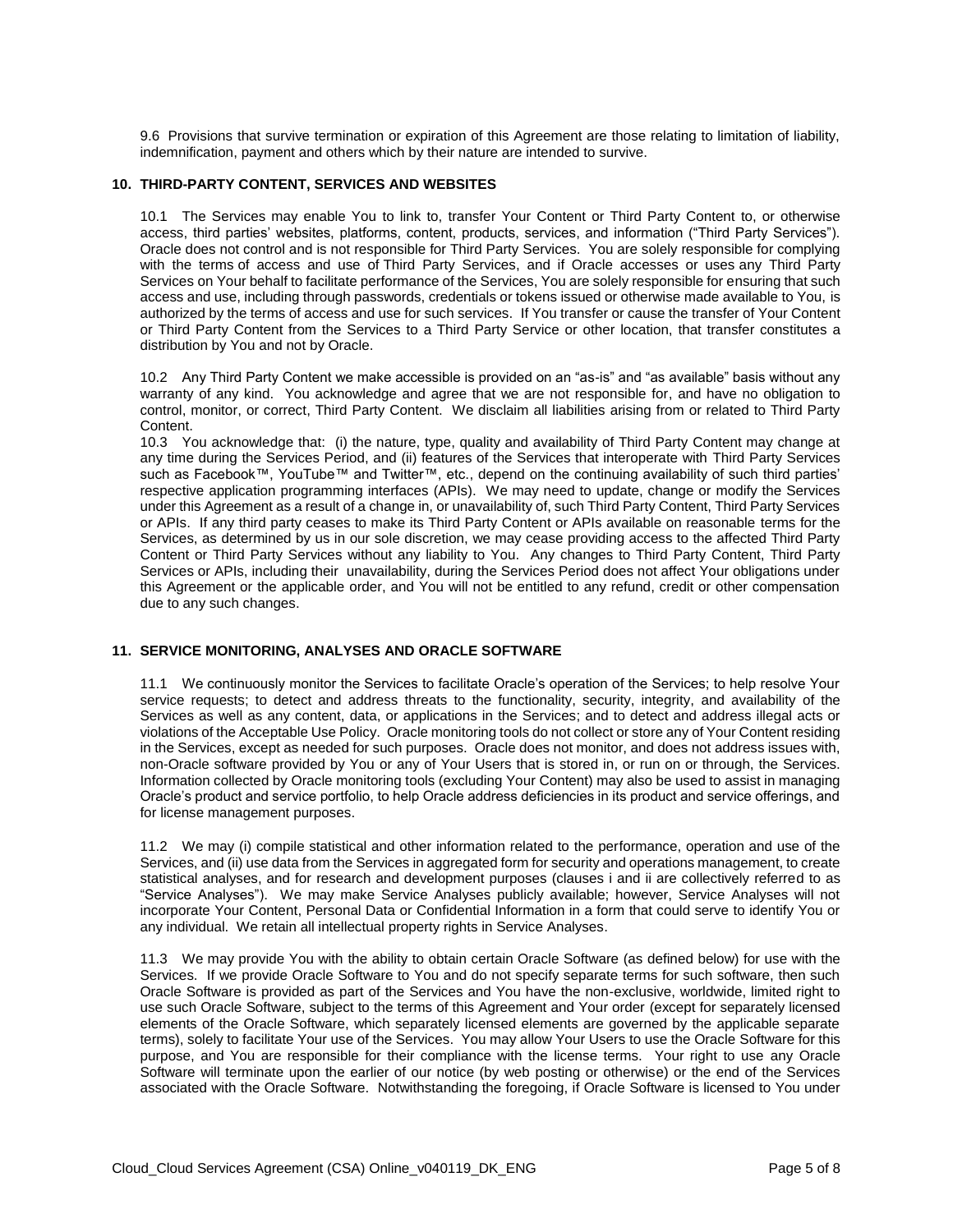separate terms, then Your use of such software is governed by the separate terms. Your right to use any part of the Oracle Software that is licensed under the separate terms is not restricted in any way by this Agreement.

#### **12. EXPORT**

12.1 Export laws and regulations of the United States and any other relevant local export laws and regulations apply to the Services. Such export laws govern use of the Services (including technical data) and any Services deliverables provided under this Agreement, and You and we each agree to comply with all such export laws and regulations (including "deemed export" and "deemed re-export" regulations). You agree that no data, information, software programs and/or materials resulting from the Services (or direct product thereof) will be exported, directly or indirectly, in violation of these laws, or will be used for any purpose prohibited by these laws including, without limitation, nuclear, chemical, or biological weapons proliferation, or development of missile technology.

12.2 You acknowledge that the Services are designed with capabilities for You and Your Users to access the Services without regard to geographic location and to transfer or otherwise move Your Content between the Services and other locations such as User workstations. You are solely responsible for the authorization and management of User accounts across geographic locations, as well as export control and geographic transfer of Your Content.

#### **13. FORCE MAJEURE**

Neither You nor we shall be responsible for failure or delay of performance if caused by: an act of war, hostility, or sabotage; act of God; pandemic; electrical, internet, or telecommunication outage that is not caused by the obligated party; government restrictions (including the denial or cancelation of any export, import or other license); or other event outside the reasonable control of the obligated party. Both You and we will use reasonable efforts to mitigate the effect of a force majeure event. If such event continues for more than 30 days, either of You or we may cancel unperformed Services and affected orders upon written notice. This Section does not excuse either party's obligation to take reasonable steps to follow its normal disaster recovery procedures or Your obligation to pay for the Services.

#### **14. GOVERNING LAW AND JURISDICTION**

This Agreement is governed by the laws of Denmark and each party agrees to submit to the exclusive jurisdiction of, and venue in, the Copenhagen City Court (Københavns Byret) in any dispute arising out of or relating to this Agreement.

#### **15. NOTICE**

15.1 Any notice required under this Agreement shall be provided to the other party in writing. If You have a legal dispute with us or if You wish to provide a notice under the Indemnification Section of this Agreement, or if You become subject to insolvency or other similar legal proceedings, You will promptly send written notice to: Oracle Danmark ApS, Tuborg Havnevej 15, 2900 Hellerup, Denmark, Attention: Legal Counsel.

15.2 We may give notices applicable to our Services customers by means of a general notice on the Oracle portal for the Services, and notices specific to You by electronic mail to Your e-mail address on record in our account information or by written communication sent by first class mail or pre-paid post to Your address on record in our account information.

#### **16. ASSIGNMENT**

You may not assign this Agreement or give or transfer the Services, or any interest in the Services, to another individual or entity.

# **17. OTHER**

17.1 We are an independent contractor, and each party agrees that no partnership, joint venture, or agency relationship exists between the parties.

17.2 Our business partners and other third parties, including any third parties with which the Services have integrations or that are retained by You to provide consulting services, implementation services or applications that interact with the Services, are independent of Oracle and are not Oracle's agents. We are not liable for, bound by,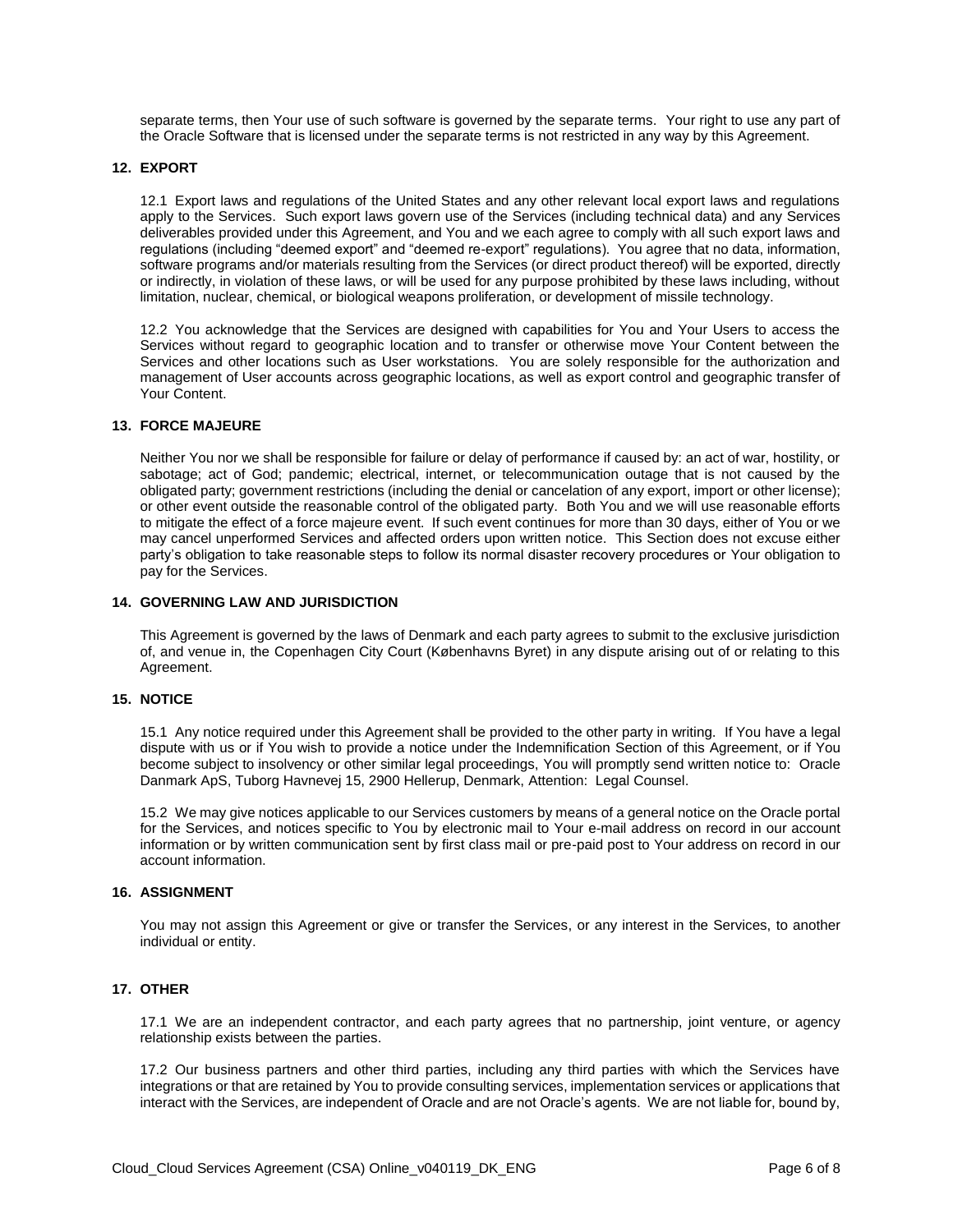or responsible for any problems with the Services or Your Content arising due to any acts of any such business partner or third party, unless the business partner or third party is providing Services as our subcontractor on an engagement ordered under this Agreement and, if so, then only to the same extent as we would be responsible for our resources under this Agreement.

17.3 If any term of this Agreement is found to be invalid or unenforceable, the remaining provisions will remain effective and such term shall be replaced with another term consistent with the purpose and intent of this Agreement.

17.4 Except for actions for nonpayment or breach of Oracle's proprietary rights, no action, regardless of form, arising out of or relating to this Agreement may be brought by either party more than two years after the cause of action has accrued.

17.5 Prior to entering into an order governed by this Agreement, You are solely responsible for determining whether the Services meet Your technical, business or regulatory requirements. Oracle will cooperate with Your efforts to determine whether use of the standard Services are consistent with those requirements. Additional fees may apply to any additional work performed by Oracle or changes to the Services. You remain solely responsible for Your regulatory compliance in connection with Your use of the Services.

17.6 Upon forty-five (45) days written notice and no more than once every twelve (12) months, Oracle may audit Your use of the Cloud Services to ensure Your use of the Cloud Services is in compliance with the terms of the applicable order and this Agreement. Any such audit shall not unreasonably interfere with Your normal business operations.

You agree to cooperate with Oracle's audit and to provide reasonable assistance and access to information reasonably requested by Oracle.

The performance of the audit and non-public data obtained during the audit (including findings or reports that result from the audit) shall be subject to the provisions of section 4 (Nondisclosure) of this Agreement.

If the audit identifies non-compliance, You agree to remedy (which may include, without limitation, the payment of any fees for additional Cloud Services) such non-compliance within 30 days of written notification of that noncompliance. You agree that Oracle shall not be responsible for any of Your costs incurred in cooperating with the audit.

# **18. ENTIRE AGREEMENT**

18.1 You agree that this Agreement and the information which is incorporated into this Agreement by written reference (including reference to information contained in a URL or referenced policy), together with the applicable order, is the complete agreement for the Services ordered by You and supersedes all prior or contemporaneous agreements or representations, written or oral, regarding such Services.

18.2 It is expressly agreed that the terms of this Agreement and any Oracle order shall supersede the terms in any purchase order, procurement internet portal, or other similar non-Oracle document and no terms included in any such purchase order, portal, or other non-Oracle document shall apply to the Services ordered. In the event of any inconsistencies between the terms of an order and the Agreement, the order shall take precedence; however, unless expressly stated otherwise in an order, the terms of the Data Processing Agreement shall take precedence over any inconsistent terms in an order. This Agreement and orders hereunder may not be modified and the rights and restrictions may not be altered or waived except in a writing signed or accepted online by authorized representatives of You and of Oracle; however, Oracle may update the Service Specifications, including by posting updated documents on Oracle's websites. No third party beneficiary relationships are created by this Agreement.

### **19. AGREEMENT DEFINITIONS**

19.1 **"Oracle Software"** means any software agent, application or tool that Oracle makes available to You for download specifically for purposes of facilitating Your access to, operation of, and/or use with, the Services.

19.2 **"Program Documentation"** refers to the user manuals, help windows, readme files for the Services and any Oracle Software. You may access the documentation online a[t http://oracle.com/contracts](http://oracle.com/contracts) or such other address specified by Oracle.